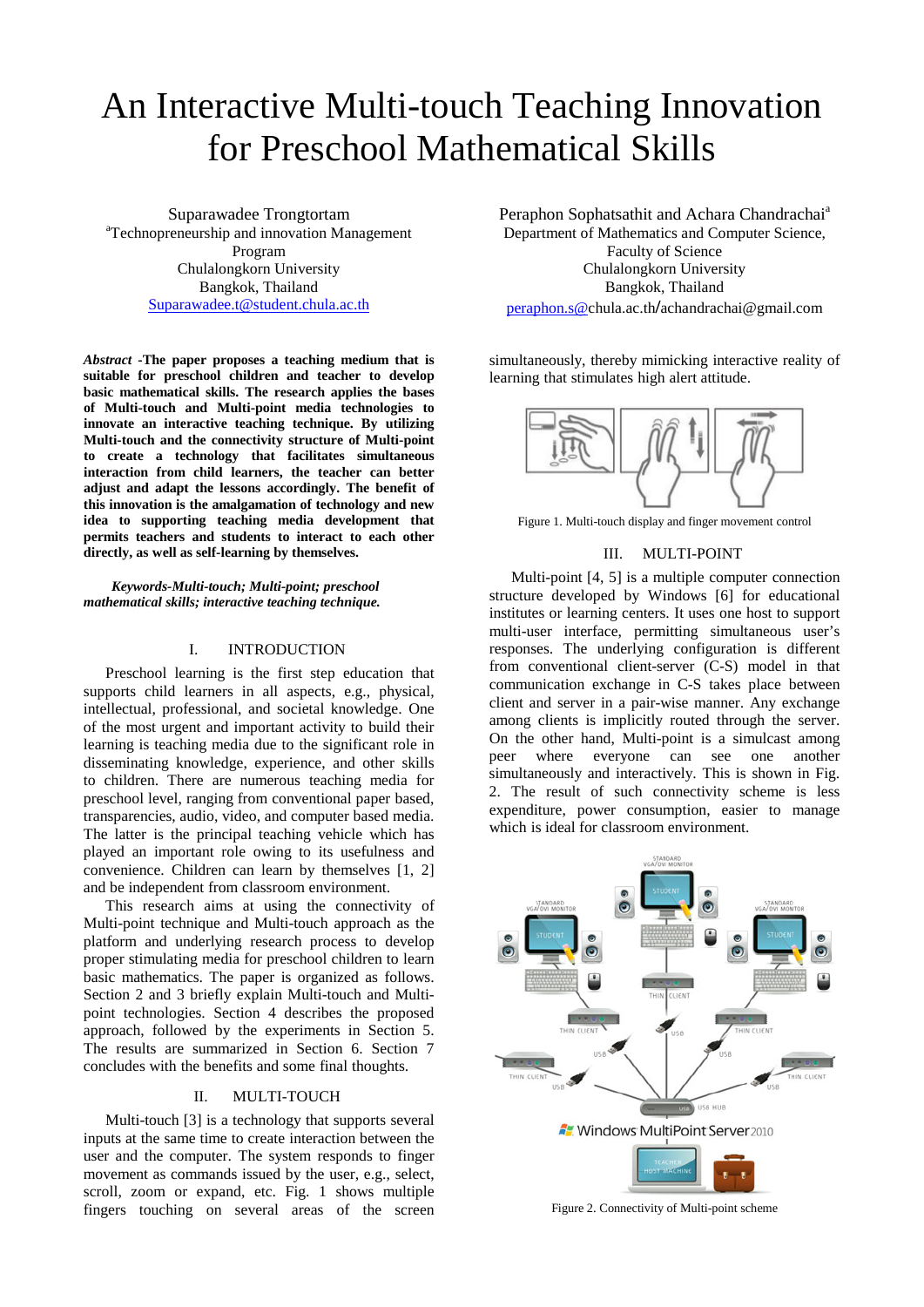This research applies both technologies by connecting several teaching aids with the help of interactive teaching media. The media in turn facilitate simultaneous teacher's involvement and children's interaction. Teachers can teach and observe the students, while the students can react to the lesson promptly. Thus, lessons and practical exercises can be explained, worked out, and corrected on-the-spot. As such, the teacher can design the lesson and accompanying exercises in an unobtrusive and unbounded by physical means. Conventional preschool teaching employs Computer Assisted Instruction (CAI) [7] which provides media in sentences, images, graphics, charts, graphs, videos, movies, and audio to present the contents, lessons and exercises in the form of banal classroom learning. Teaching by CAI can only create interaction between the learner and the computer. On the other hand, the proposed approach instigates and collects responses from several children. The children collectively learn, collaborate, express individual's opinion, and react as they proceed. This in turn stimulates their interest and thought process for better understand and knowledge acquisition.



Figure 3. device connection

Fig. 3 shows the inter-connection of electronic devices for basic preschool mathematics which consists of a Web server controlled by the teacher to observe individual child learning. The exercises are designed and broadcasted via duplex wireless means that allow the student-teacher to interact back and forth collectively at the same time.

## IV. INTERACTIVE MEDIA TEACHING

Numerous educational media to create learning lessons are prevalent in this digital age. CAI perhaps is a predominant technique being adopted in all levels of teaching. Unfortunately, the-state-of-the-practice falls short of conveying "effective" teaching that inspires learning toward knowledge. The limitations of CAI technology precludes the teacher and students from interacting to one another simultaneously. Thereby spontaneous thinking and feedback can never be motivated and learned systematically. We shall explore the principal functionality of an interactive teaching innovation.



Figure 4. Flow of interactive media teaching

Fig. 4 illustrates the flow of media set up for interactive teaching. We exploit Multi-point principle to attain higher children's interaction through latest electronic devices and Multi-point technology. By strategically creating exercise in the form of interactive game to sense the use of multiple fingers touching, their thought process, while stimulating their interests through game playing, the teacher can observe the children's behavior from their own screen to faster and easier access and respond to the development of each child. Thus, they can promptly monitor, instruct, or sharpen the skill of individual child or the whole group, without having to repeatedly recite the same instruction to every child in the conventional classroom setting.

Some of the benefits precipitated from Multi-point principle are:

- 1. Instant children and teacher interaction through easily understood media of instructions.
- 2. Flexibility of creating or enhancing teaching media to motivate children's interests, thereby lessening learning boredom.
- 3. Strengthen early childhood skills with the help of drawing and graphical illustrations.
- 4. Increase the speed of cognitive learning in children so as to facilitate subsequent skill development evaluation.

We will elaborate how the proposed scheme works out in the sections that follow.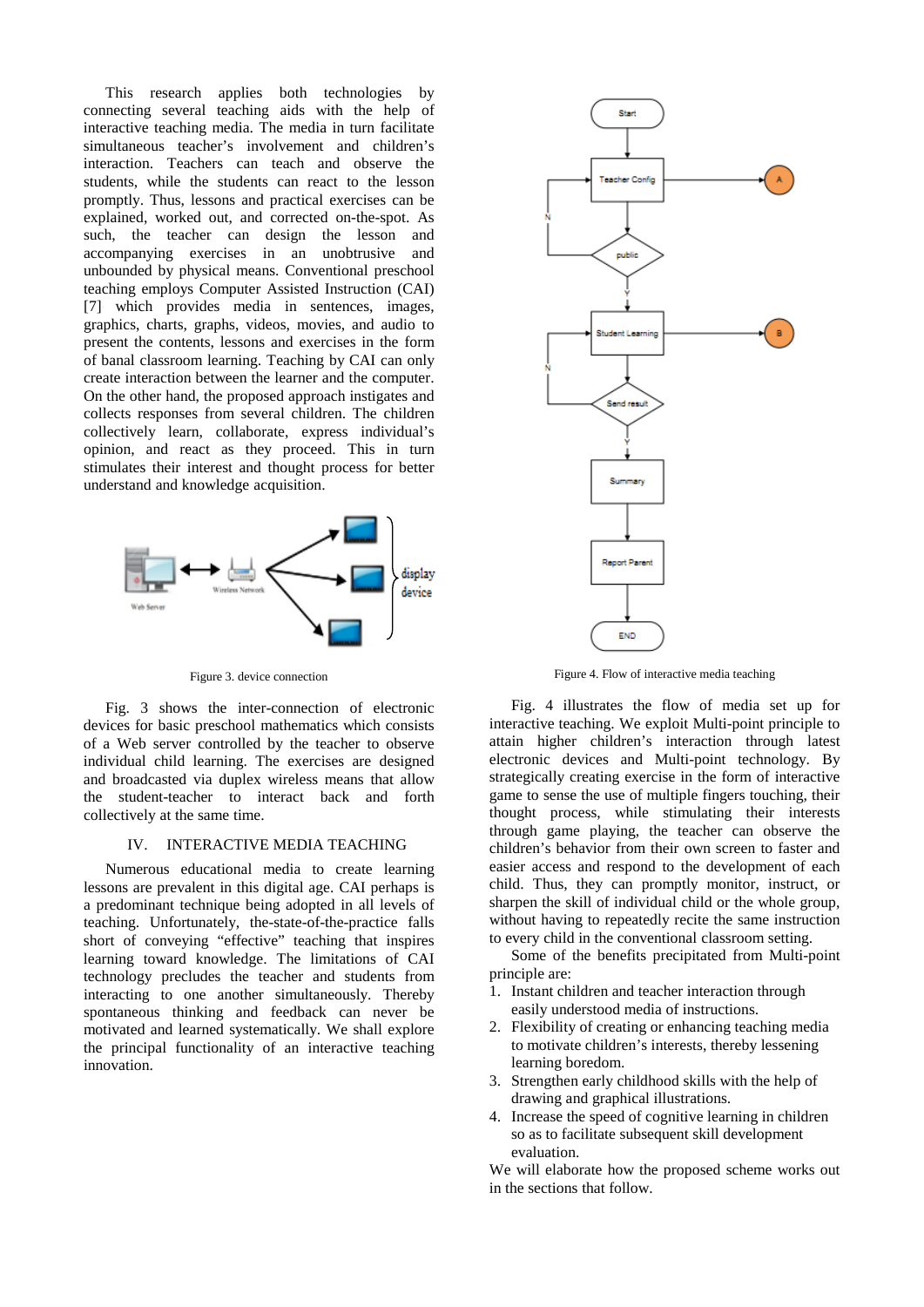#### *A. Teacher Preparation Configuration*

Instructional aids are accomplished via our tool which permits customized display format through simple set up configurations. The teacher can prepare her lessons and companion exercises off-line and upload or post them to the system database. The children will have access to all the materials once upload or posted. Any un-posted instructions, lessons, and exercises will not be accessible by the learners' display device. The process flow is depicted in Fig. 5

## *B. Student Learning Process*

The process begins with student's sign-in to identify himself. He then selects the lesson or exercise set to work on. All the activities are monitored from the teacher's console where the results are made available instantly. The process flow is depicted in Fig. 6



Fig. 5 illustrates the teacher preparation process that

proceeds as follows:

1. Select a topic to prepare the lesson.

2. Add or modify the exercises if the exercises are

already prepared in the early session.

3. Upload/post the materials in the database.

In the meantime, the teacher can monitor the students' behavior during the lesson as follows:

1. Select the child to be monitored from list.

2. Observe their work.

3. Assess the results to analyze their behavior and development.

# *C. Skill test by Bloom's Taxonomy*

Learning evaluation is carried out based on Bloom's Taxonomy [8] in the following aspects:

- Media skills test
- Subject comprehension from doing exercise
- Self practice

The evaluation will adopt three basic indicators given in Table I, namely, Knowledge, Comprehensive and Application to measure the effectiveness of the proposed interactive teaching innovation. This is accomplished via actual preschool class setting by means of CIPP model to be described in the next section.

TABLE I. THREE LEVELS OF EVALUATION BY BLOOM's TAXONOMY.

| Level         | <b>Evaluate</b>                                                                    |  |  |
|---------------|------------------------------------------------------------------------------------|--|--|
| Knowledge     | Able to tell the meaning of<br>positive or negative sign,<br>matching, and shapes. |  |  |
| Comprehension | Know how to complete<br>arithmetic operations                                      |  |  |
| pplication    | do exercise by themselves                                                          |  |  |

# *D. Learning evaluation by CIPP model*

This research makes use of CIPP model [9] to evaluate the class performance with respect to the following criteria: score, learning time, degree of satisfaction, and the ratio of learning per expense. The evaluation is performed in accordance with the CIPP capabilities as follows:

*Context*: all required class materials from course syllabus are divided into individual topics and subtopics successively. Each subtopic is further broken down into stories so that subject contents can be presented. The corresponding companion exercise are either embedded or added to the end to furnish as many hands-on drills as possible.

*Input*: the above multimedia lessons are measured to test/monitor the children's skill development, particularly multi-touch drills. The indirect benefits precipitated from this design are duration of work and satisfaction.

*Process*: a number of evaluations are applied through Multi-point and Multi-touch technologies. For example, the time spent on exercise creation and modification, session evaluation, and cost ratio, etc. In addition, interactive monitoring, collaboration, and assistance, instant results display (upon their availability), and information transfer to/from server, etc. The savings so obtained are the utmost achievement of this innovative approach.

*Product*: the instantaneous interaction between children and teacher, and the rate of self-learning upon score improvement, result in tremendous skill improvement and experience in new technology. Thus, both score and user's satisfaction improve considerably.

## V. EXPERIMENTAL RESULTS

The experiment was run on a Windows-based server that supports two iPad display devices (to be used by a preschool class). The proposed approach focused on a preschool mathematics class, where children learned basic arithmetic operations through interactive visual lesson and exercise. Students retrieved their lesson and corresponding exercises from the Multi-point teaching media system. As the learning progressed, they collaboratively worked on the lessons, exercises, and other activities via the multi-touch system. Their responses were record interactively (including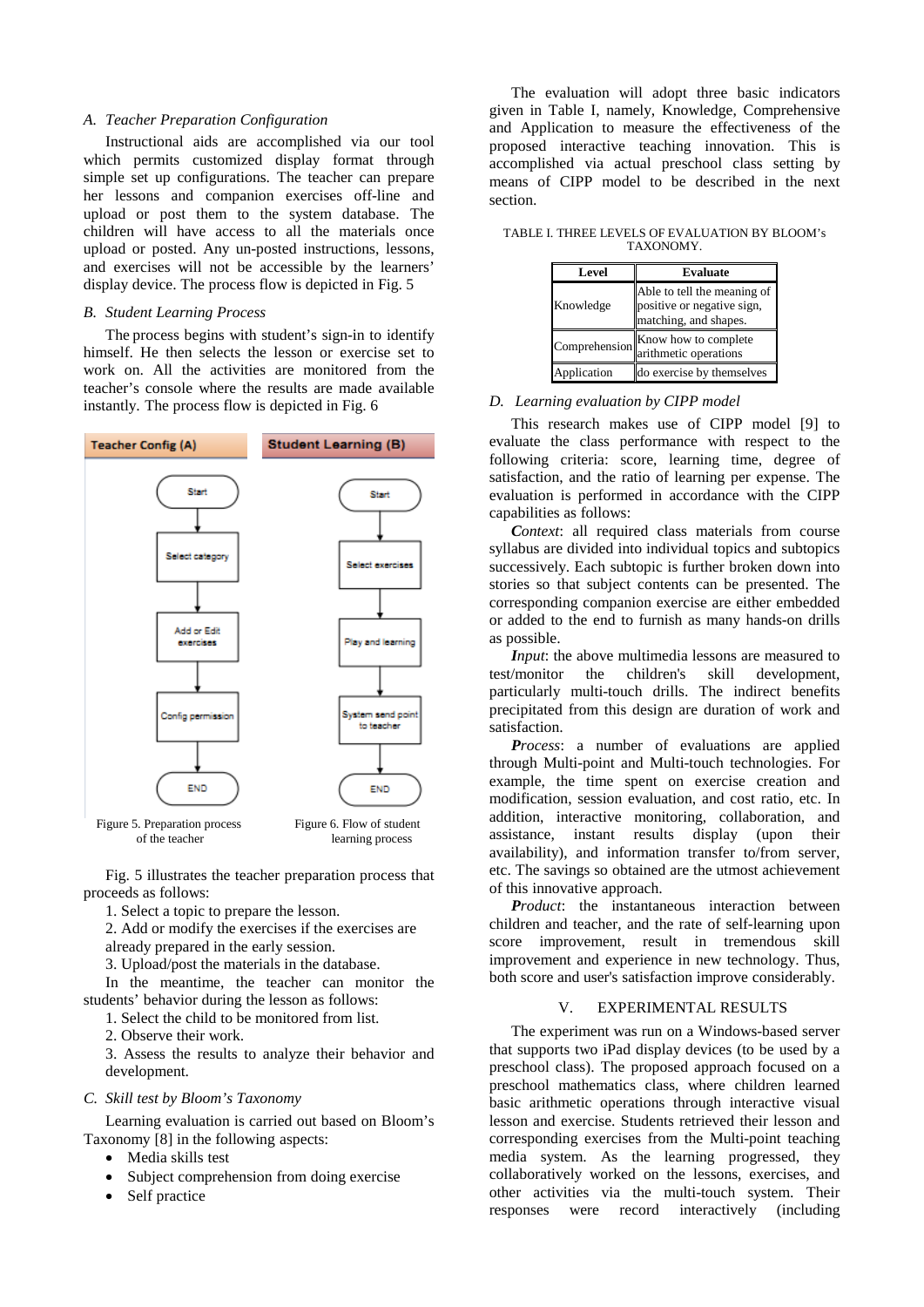corrections, reworks, etc). The results were instantly processed and made available in the teaching archive. The process is shown in Fig. 7.



Figure 7. Flow of preschool mathematics exercise



Figure 8. Flow of design, modification, and monitoring exercise



Figure 9. Sample math exercises

Fig. 8 shows the flow of lesson and exercise creation, modification, and monitoring the students' activity interactively through the teaching media system. Individual student's screen can be selectively monitored, assisted to correct errors or when help is needed, and observed and reviewed their performance via summary on score, frequency of attempts, reworks, etc. All of which are supported by Multi-point technique. Fig. 9 illustrates sample mathematics exercises.

We conducted student's performance and teacher's productivity evaluations to measure the accomplishments of both parties under the proposed system in comparison with conventional CAI system. The evaluations measured two instructional media on

the same and different lessons. From the students' standpoint, the lesson was designed to observe how students would learn by drawing analogy from the same lesson and accumulate their skills from different lesson. From the teacher's standpoint, this would gauge how productive the teacher performed on the same and different lessons.

Several measures were collected and categorized according to student and teacher, namely, exercise score (D), duration of work (E), and degree of satisfaction (F), as shown in Table II, and time spent on creating exercise (M), time spent on one session evaluation (N), and ratio of learning per expense (P), as shown in Table III. For example, the exercise score obtained from the students learning the same lesson using CAI is 5 out of 10 as oppose to 8 out of 10 problems via Multi-point. In learning different lessons, the exercise score drops to 1 out of 10 from CAI, but still remains decent at 4 out of 10 problems by Multi-point. Similarly, Multi-point outperforms CAI by one hour for the time spent on creating exercise by the teacher in both cases. The same outcomes hold true for learning per expense where more teachers agree on the effectiveness of Multi-point than CAI approach. The corresponding plots are depicted in Fig. 10-13, respectively.

TABLE II. STUDENT PERFORMANCE EVALUATION

| <b>Detail</b> | <b>Same Lesson</b> |                  | <b>Different Lessons</b> |                    |
|---------------|--------------------|------------------|--------------------------|--------------------|
|               | CAI                | Multi-Point      | CAI                      | <b>Multi-Point</b> |
| D             | 5/10               | 8/10             | 1/10                     | 4/10               |
| E             | $20 \text{ min}$   | $13 \text{ min}$ | $45 \text{ min}$         | $30 \text{ min}$   |
|               | 9/15               | 12/15            | 5/15                     | 9/15               |



Table III. TEACHER PRODUCTIVITY EVALUATION

| <b>Detail</b> | <b>Same Lesson</b> |                    | <b>Different Lessons</b> |                    |
|---------------|--------------------|--------------------|--------------------------|--------------------|
|               | <b>CAI</b>         | <b>Multi-Point</b> | CAI                      | <b>Multi-Point</b> |
| М             | 4 hr.              | 3 hr.              | 4 hr.                    | 3 hr.              |
|               | $60 \text{ min}$   | $20 \text{ min}$   | $85 \text{ min}$         | $25 \text{ min}$   |
|               | 7/15               | 13/15              | 4/15                     | 9/15               |



From the overall comparative evaluation, it is apparent that the use of Multi-point and Multi-touch technologies is more effective than the conventional CAI approach from both student and teacher's